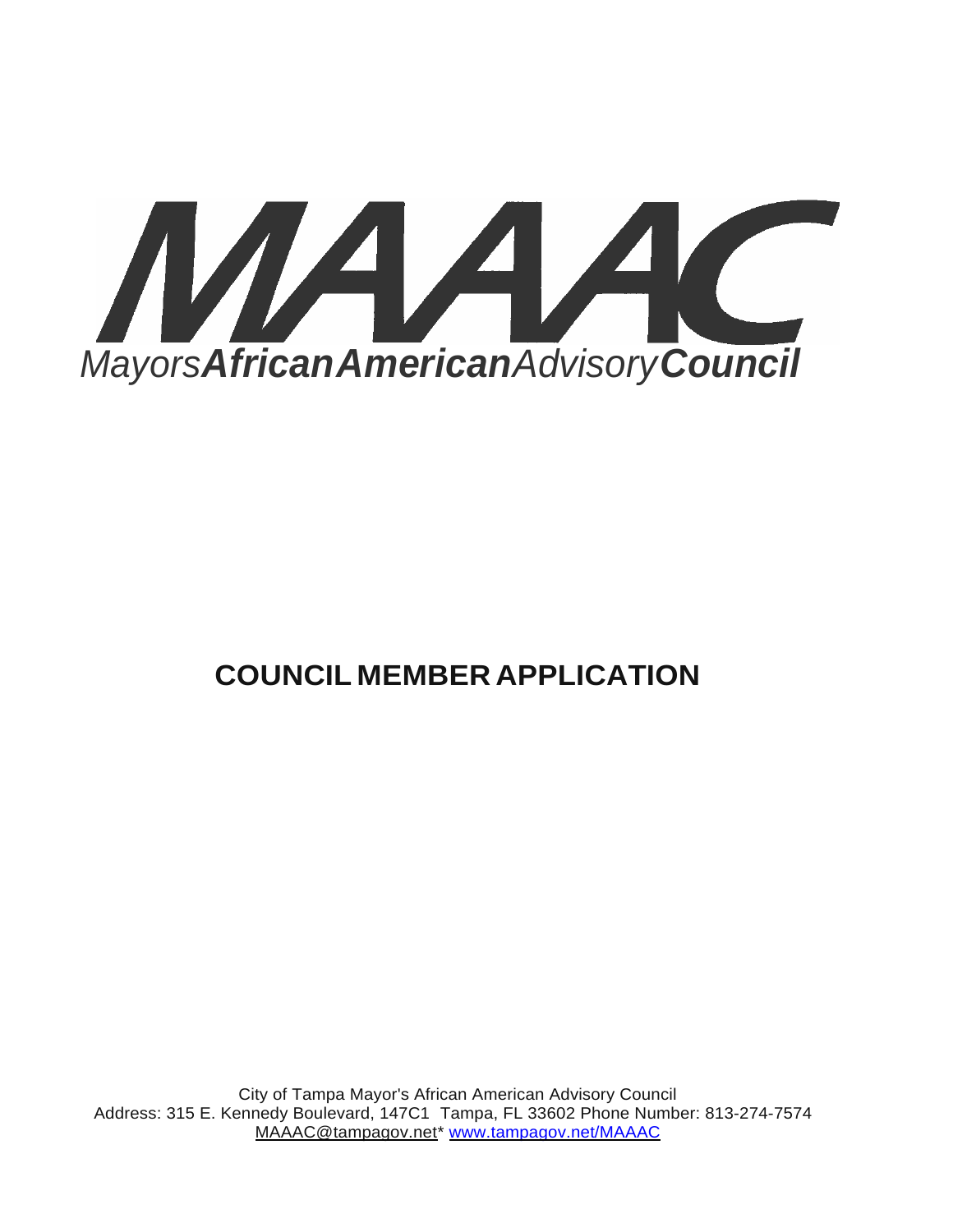# **APPLICATION TO JOIN THE CITY OF TAMPA MAYOR'S AFRICAN AMERICAN ADVISORY COUNCIL [MAAAC]**

# **PURPOSE**

The City of Tampa Mayor's African American Advisory Council has been in existence for over 25 years. It is uniquely comprised of City of Tampa and Hillsborough County African American professionals who serve as a liaison between Tampa's Mayor and various governmental agencies, community groups, civic organizations and religious institutions, regarding the importance of strong race relations.

The Council recommends programs and activities that promote good relations among all citizens throughout the City in an effort to:

- Develop a means to keep the community aware of changes in policy and procedures to help increase understanding of the functions of government.
- Become part of a communication network to disseminate resourceful information to the community at large.
- Bring to the attention of governmental officials, community problems that could perpetuate racial bias by the Mayor and City Administration.
- Understand the City's annual budget and scheduling of capital improvement projects.

# **MAYORAL STAFF APPOINTMENTS**

The Mayor appoints two staff members from the City of Tampa to attend all meetings and provide technical assistance. The current liaison are:

- Miray Holmes, Neighborhood Engagement Manager, from Neighborhood & Community Affairs serves as the Liaison to the Council and manages the operations as a direct representative to the Mayor's office.
- Police Major Calvin Johnson, from the Tampa Police Department, represents the Tampa Police Chief regarding public safety issues

## **MEMBERSHIP**

The membership of the Council is designed to represent the Tampa/Hillsborough African - American community. Members are appointed by the Mayor of the City of Tampa and must reside in Hillsborough County. When a vacancy occurs, the members of MAAAC may recommend names to the Mayor for consideration as replacements.

MAAAC can consist of up to 25 members with no set terms and it does not require City Council confirmation or oath of office. By-laws do not require City residency, however, the preference is for the majority of Council members reside within the City limits. If you reside outside the City limits in Hillsborough County, what is your connection to the City of Tampa; employer is located or own a business within the City limits, children attend school within the City limits, volunteer with an organization that services City of Tampa residents...

MAAAC officers consist of the Chair, Vice-Chair, Secretary, Treasurer and Parliamentarian. The duties of the officers are those normally associated with such positions in accordance with generally accepted parliamentary procedures (Roberts Rules of Order).

MAAAC